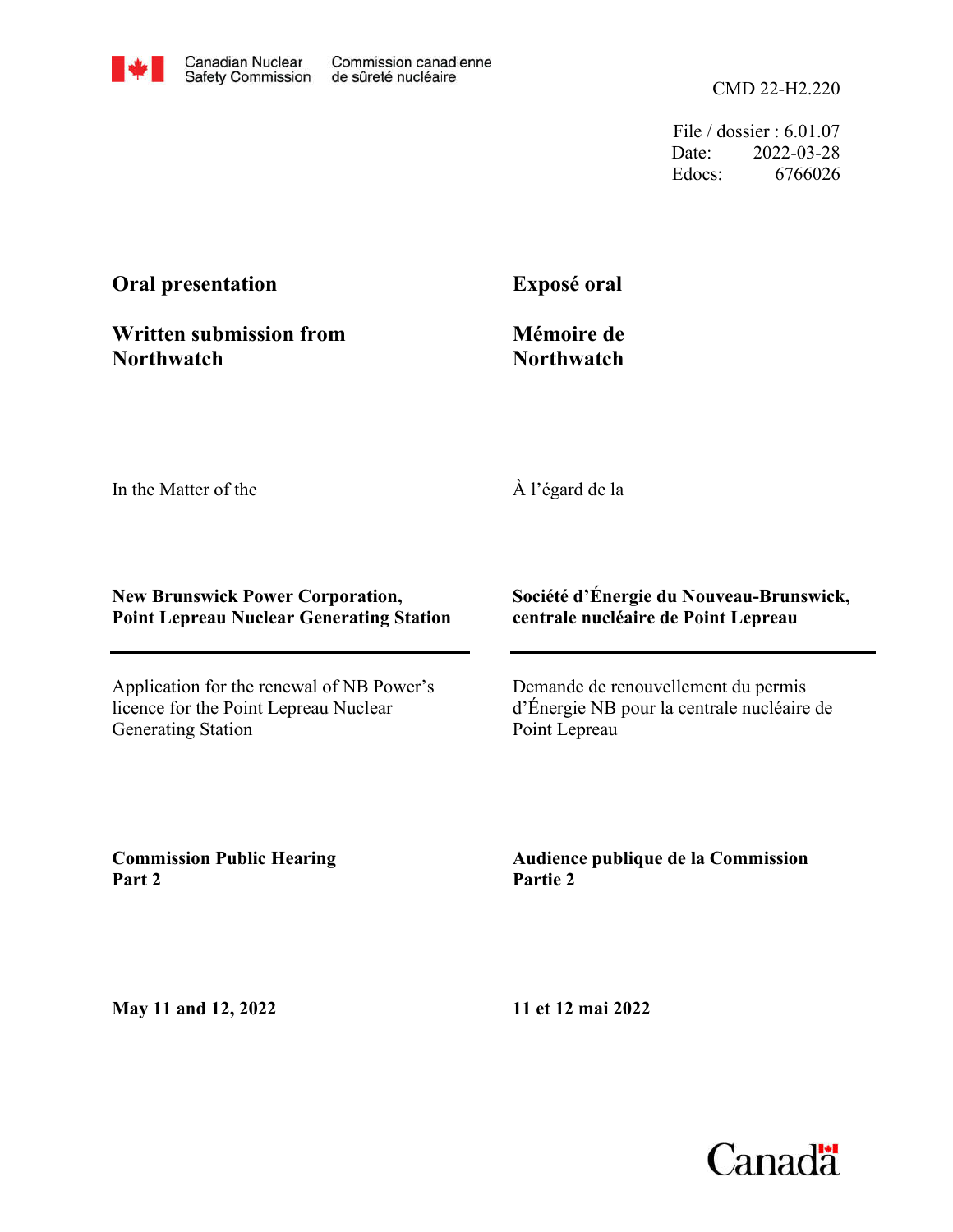# **NORTHWATCH**

March 28, 2022

Canadian Nuclear Safety Commission 280 Slater St., P.O. Box 1046 Ottawa, Ontario K1P 5S9

Email: cnsc.interventions.ccsn@canada.ca

Ref. 2022-H-02

Dear Members of the Commission:

#### Re**. Application to Amend the Decommissioning Licence for the Douglas Point Reactor**

On August 17, 2021 the Canadian Nuclear Safety Commission (CNSC) issued a notice that it would hold public hearings on January 26, 2022 and May 4–5, 2022 (later revised to May 11-12) to consider an application from New Brunswick Power to renew its licence for the Point Lepreau Nuclear Generating Station.

NB Power is the owner and licensed operator of the Point Lepreau NGS, which is the only nuclear power plant in Atlantic Canada. The Point Lepreau NGS site is located on the Lepreau Peninsula, on the northern shore of the Bay of Fundy, which is 40 km southwest of Saint John, New Brunswick. The Point Lepreau NGS site consists of a single, refurbished, CANDU-6 pressurized heavy water reactor and a solid radioactive waste management facility.

The current Point Lepreau NGS PROL is a consolidated licence for both facilities. The PROL was issued on July 1, 2017 and will expire on June 30, 2022. New Brunswick Power Corporation (NB Power) has applied to renew the current power reactor operating licence (PROL) for the Point Lepreau Nuclear Generating Station (Point Lepreau NGS) for a period of 25 years.

In their January 2022 Commission Member Document, CNSC staff recommended that the Commission extend the licence for 20 years and accept NB Power's 2020 Preliminary Decommissioning Plan and associated Financial Guarantee. Staff also requested a delegation of the Commission's authority to CNSC staff to approve reactor restart a reactor after a serious process failure and for the start of operations at the Phase II Extension of the Solid Radioactive Waste Management Facility (SRWMF).

## **Northwatch's Interest**

Northwatch is a public interest organization concerned with environmental protection and social development in northeastern Ontario. Founded in 1988 to provide a representative regional voice in environmental decision-making and to address regional concerns with respect to energy, waste, mining and forestry related activities and initiatives, we have a long term and consistent interest in the nuclear chain, and its serial effects and potential effects with respect to northeastern Ontario, including issues related to uranium mineral exploration and mining, uranium refining and nuclear power generation, and various nuclear waste management initiatives and proposals.

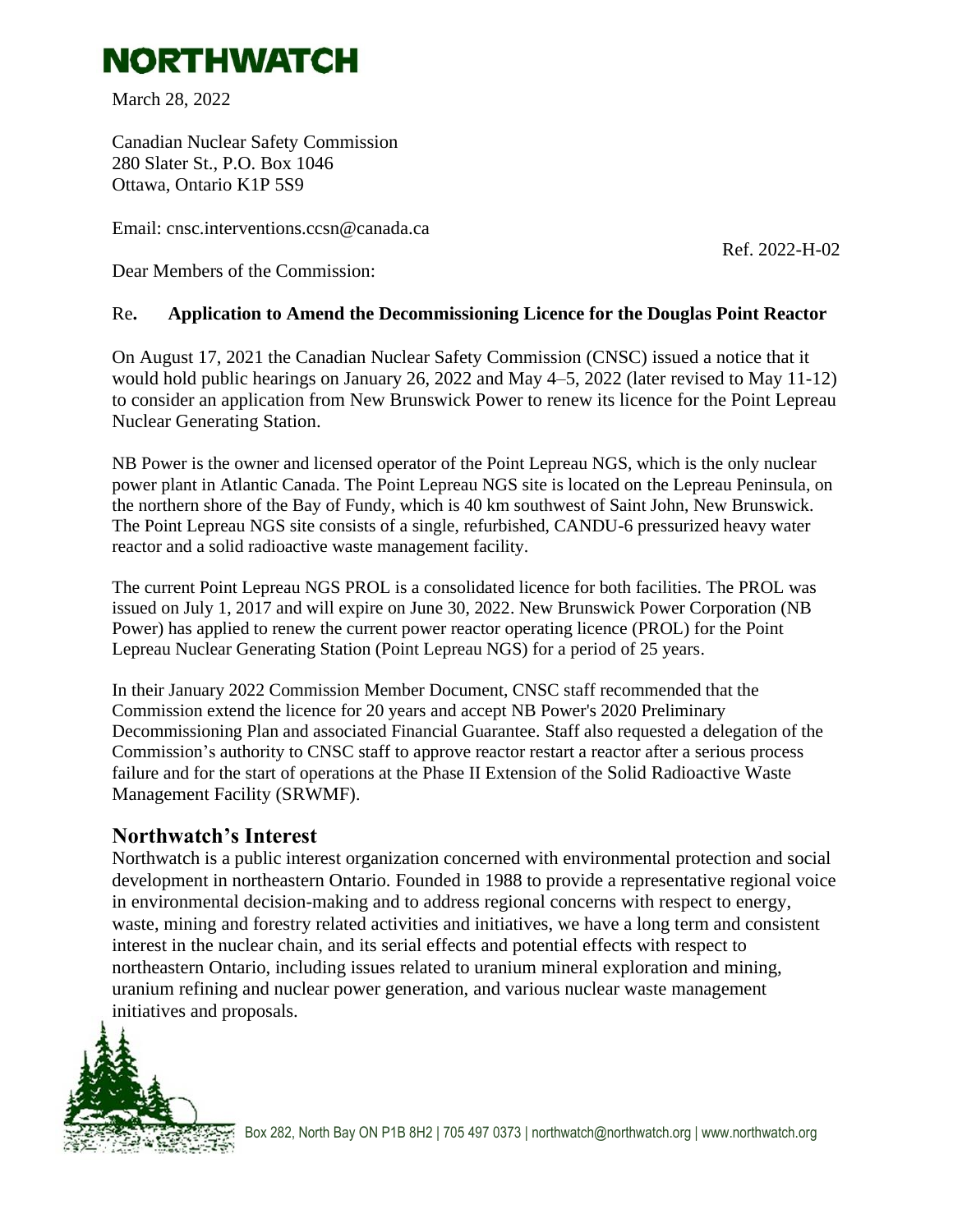Northwatch has a longstanding interest in the management of nuclear waste, as well as other environmental and social impacts of using nuclear power for the purpose of electricity generation. Our interest in nuclear waste was initiated by proposals dating back to the 1970's to site nuclear waste "disposal" projects in northern Ontario. There have been numerous proposals over the last several decades, including proposals for the import and burial of high level waste in the 1970s and 1980s and for low level waste in the 1990s.

Currently there are two municipalities who remain engaged with the Nuclear Waste Management Organization in a siting process for a proposed deep geological repository for high level nuclear fuel waste, one in southwestern Ontario and one in northwestern Ontario. The Revell Lake area in northwestern Ontario, between Ignace and Dryden, continues to be associated by the NWMO with the municipality of Ignace, despite its considerable distance outside the municipal boundaries of Ignace.<sup>1</sup>

## **Northwatch Key Issues**

#### Fuel Defects

The CNSC staff CMD describes how in in 2018 NB Power was requested to provide their strategy to address the elevated fuel defect rates at the Point Lepreau NGS, which had consistently trended above the expected rate of 1 defect per unit per year.

Reportedly, NB Power clarified that the fuel defects were caused by foreign material introduced by outage work on the primary heat transport system in loop 2. CNSC conluded that "NB Power has established a response strategy including increased fuel inspections and is working with a third party to address the root cause of the issue. CNSC staff are satisfied with the actions taken by NB Power and will continue to monitor the situation and update the Commission of any significant developments through the Regulatory Oversight Report for Canadian Nuclear Generating Sites."<sup>2</sup>

CNSC staff have previously acknowledged that fuel defects are a precursor to public dose.<sup>3</sup>

Changes that alter the physical structure and mechanical properties of a fuel bundle can cause damage. For example, oxidation of the cladding weakens its mechanical properties and decreases its thermal conductivity. In-reactor corrosion can also lead to embrittlement. Any of the just described phenomena can lead to damage or even failure of the fuel bundle.<sup>4</sup>

 $1$  The Nuclear Waste Management Organization is currently studying the Revell Lake area in Kenora District as part of their nine step siting process for a geological repository for high level nuclear fuel waste. See www.knownuclearwaste.ca for details.

*<sup>2</sup> CMD 22-H2, page 52*

<sup>3</sup> CMD 13-H2.1B, page 1

<sup>&</sup>lt;sup>4</sup> "Evaluation of the Technical Basis for Extended Dry Storage and Transportation of Used Nuclear Fuel", United States Nuclear Waste Technical Review Board, December 2010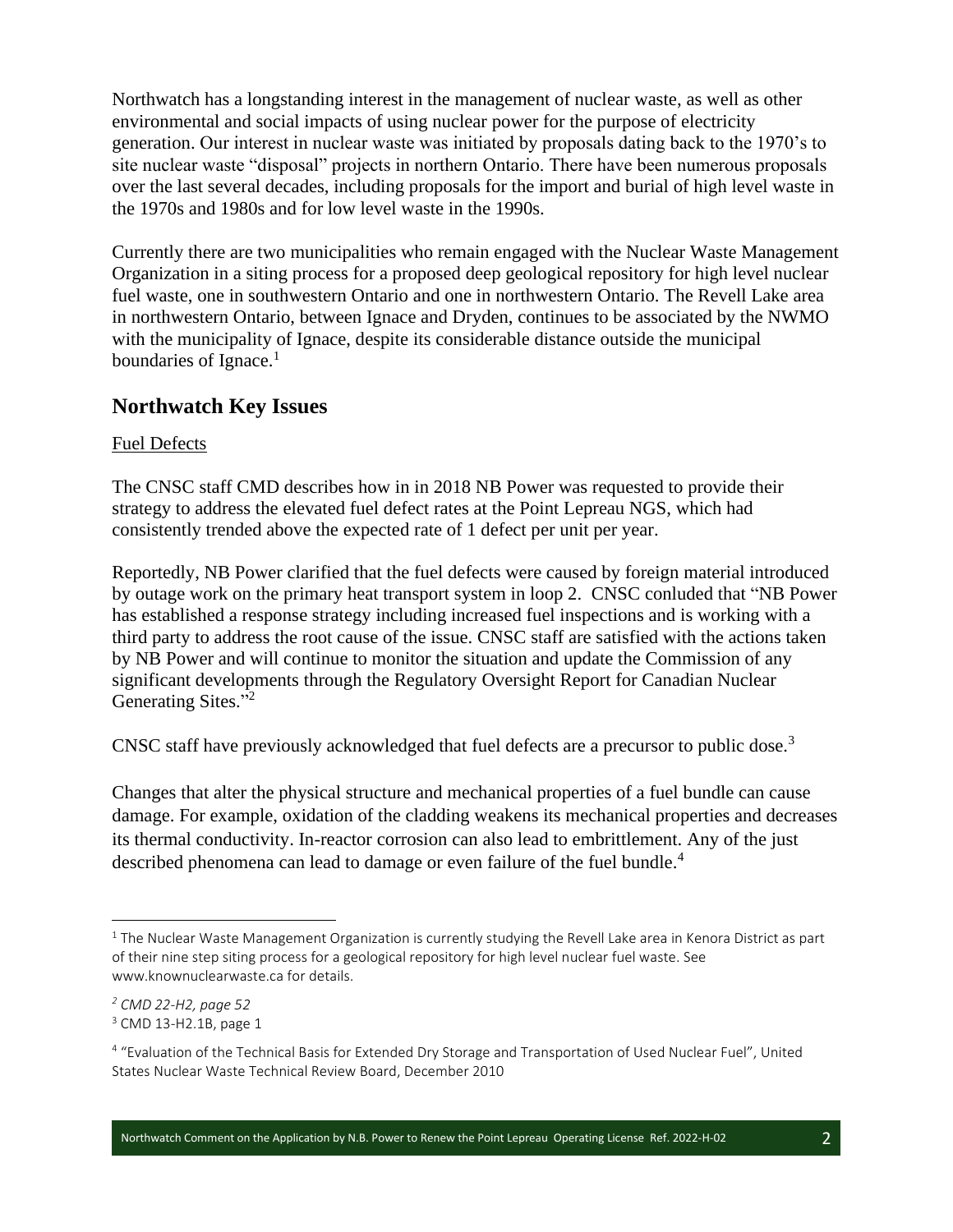Over longer periods of time, even micro-defects in fuel bundles – which effectively become waste containers after removal from the reactor core – have increasingly more significant potential consequences. Long term storage – either dry storage on site or some form of centralized storage – rely on a multiple barrier approach. The weakening of the first barrier by any means – corrosion, dryout, temperature fluctuations – can potentially lead to failure. This, in turn, may lead to or hasten the release of radioactive materials into the storage container and then, ultimately, into the environment.

In our assessment, the CMD presentation of fuel defects at the Point Lepreau nuclear station understates the problem and omits the risk the fuel defects and associated issues present.

In a letter from the CNSC to New Brunswick Power dated December 18, 2020 CNSC staff state:

*Canadian Nuclear Safety Commission (CNSC) staff are concerned that the ongoing damage to fuel [1, 2], from the primary heat transport system (PHTS) loop two, represents a significant threat to the integrity and lifespan of the Point Lepreau Nuclear Generating Station (PLNGS) pressure tubes (PTs). Furthermore, recent fuel channel (FC) volumetric and dimensional inspections of ten PTs led to 21 flaw dispositions being required [3], which was a significant increase from the 9 flaw*  dispositions that were required from the inaugural inspection of 15 PTs in 2014 <sup>[4]</sup>. *Although New Brunswick (NB) Power has taken a number of active measures to determine the source of the damage [5-8], CNSC staff are requesting NB Power to expand the scope of the next fuel channel volumetric and dimensional inspection campaign (planned for 2024) by at least two additional FCs.* 

*In addition, CNSC staff granted a concession request for Clause 4.3.1.3 of CSA N285.8 to postpone the submission of a Probabilistic Core Assessment (PCA) on the degradation mechanisms related to flaws [9] until after the second periodic inspection interval, concurring with PLNGS premise that there were not enough data points in the sample size to produce representative results of the core. The addition of at least two fuel channels in the next inspection campaign will serve to augment the re sults of the PCA by adding to the data point sample size.<sup>5</sup>*

New Brunswick Power replies, in a letter dated February 9, 2021:

*This letter is to advise the CNSC that NB Power concurs with Reference 1, that the foreign material in loop two of the primary heat transport system (PHT) causing the observed damage to fuel [Reference 2 and 3], could also have the potential to affect long term health of the pressure tubes and needs to be investigated further.*

*NB Power is currently in the process of evaluating methods of potentially removing foreign material from the Primary Heat Transport System outlined in the feasibility study as communicated in Reference 4. Monitoring for defect fuel as well as trending* 

Northwatch Comment on the Application by N.B. Power to Renew the Point Lepreau Operating License Ref. 2022-H-02

<sup>5</sup> CMD H-22-2, Reference 123. Letter from P. Webster to M. Power, Point Lepreau NGS: Foreign Material in the PHTS and CNSC staff Request to Expand the Scope of the Next Fuel Channel Volumetric and Dimensional Inspection, December 18, 2020, e-Doc 6434546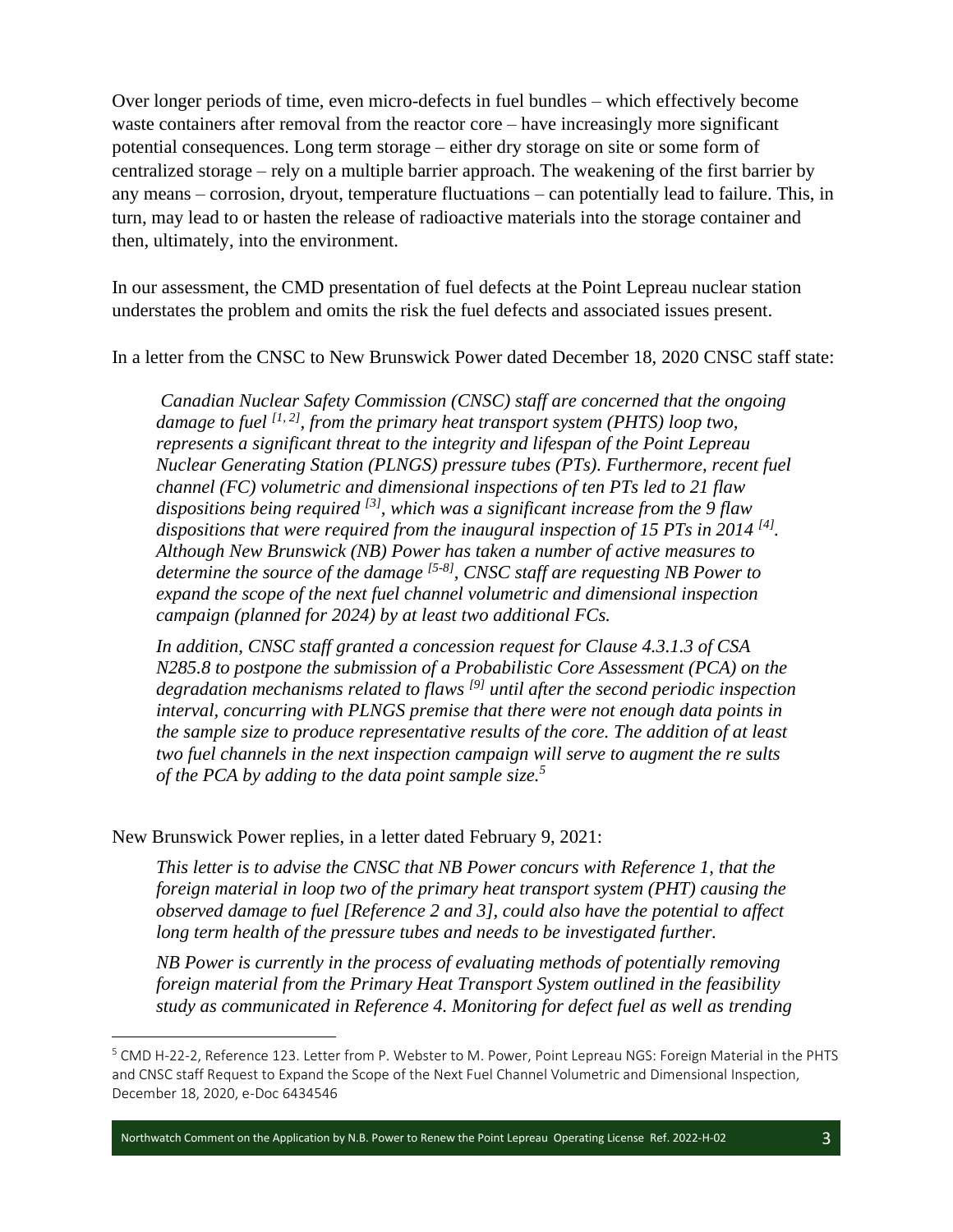*indications of foreign material found during fuel bundle inspections has and will continue. Appropriate measured action has been taken as required, such as targeted or increased fuel bundle inspections.<sup>6</sup>*

By Northwatch's assessment, the seriousness of the issues set out in the exchange of letters noted above is not adequately reflected in the summary presented in the CNSC staff CMD. Further, we are not persuaded that the CNSC staff action of granting NBPower's request to postpone the submission of a Probabilistic Core Assessment (PCA) on the degradation mechanisms related to flaws because there were not enough data points in the sample size was the appropriate response.

In our view, the damage to the fuel and the "significant threat to the integrity and lifespan of the Point Lepreau Nuclear Generating Station (PLNGS) pressure tubes" are very serious matters, and should be fully and immediately addressed.

**REQUEST:** NB Power should provide a stand-alone report which is made publicly available on the condition of the issues related to the potential presence of foreign material in the primary heat transport system, and related fuel damage and risks to the pressure tubes. The investigation should include the degree and potential consequences of the resulting fuel damage / fuel defects, including over various time frames (short, medium and very long term).

#### Irradiated Fuel Waste

According to the Nuclear Waste Management Organization's 2021 used fuel estimates, the Point Lepreau Nuclear Generating Station had produced a total of 162, 066 irradiated fuel bundles as of June 2021, with 39,488 still in the irradiated fuel bays (wet storage) and 122,578 in the Spent Radioactive Waste Management Facility. The NWMO report indicated that typical annual production is 4,800 fuel bundles.<sup>7</sup> The 2021 Regulatory Oversight Report on Nuclear Power Plants reported that in 2020, no spent fuel was transferred to Phase II of the SRWMF from the Point Lepreau NGS, and the spent fuel inventory at the SRWMF remained at 225 canisters filled  $(121, 498$  bundles).<sup>8</sup>

The Point Lepreau Nuclear Generating Station site also includes the Solid Radioactive Waste Management Facility (SRWMF). The SRWMF is used for the storage of solid radioactive waste, including nuclear spent fuel, produced exclusively at the Point Lepreau NGS.<sup>9</sup>

In its application for licence renewal, NB Power states that they will submit an implementation plan by March 30, 2022 for REGDOC-2.11.1, Waste Management Volume 1: Management of

Northwatch Comment on the Application by N.B. Power to Renew the Point Lepreau Operating License Ref. 2022-H-02 4

<sup>6</sup> CMD H-22-2, Reference 124. Letter from M. Power to A. Bulkan, Point Lepreau NGS: Foreign Material in the PHTS and CNSC Staff Request to Expand the Scope of the Next Fuel Channel Volumetric and Dimensional Inspection, February 9, 2021, e-Doc 6487657

<sup>7</sup> Nuclear Fuel Waste Projections in Canada – 2021 Update, NWMO-TR-2021-17, September 2021

<sup>8</sup> Regulatory Oversight Report for Canadian Nuclear Power Generating Sites for 2020, CMD 21-M36

<sup>9</sup> CMD 22-H2, page 4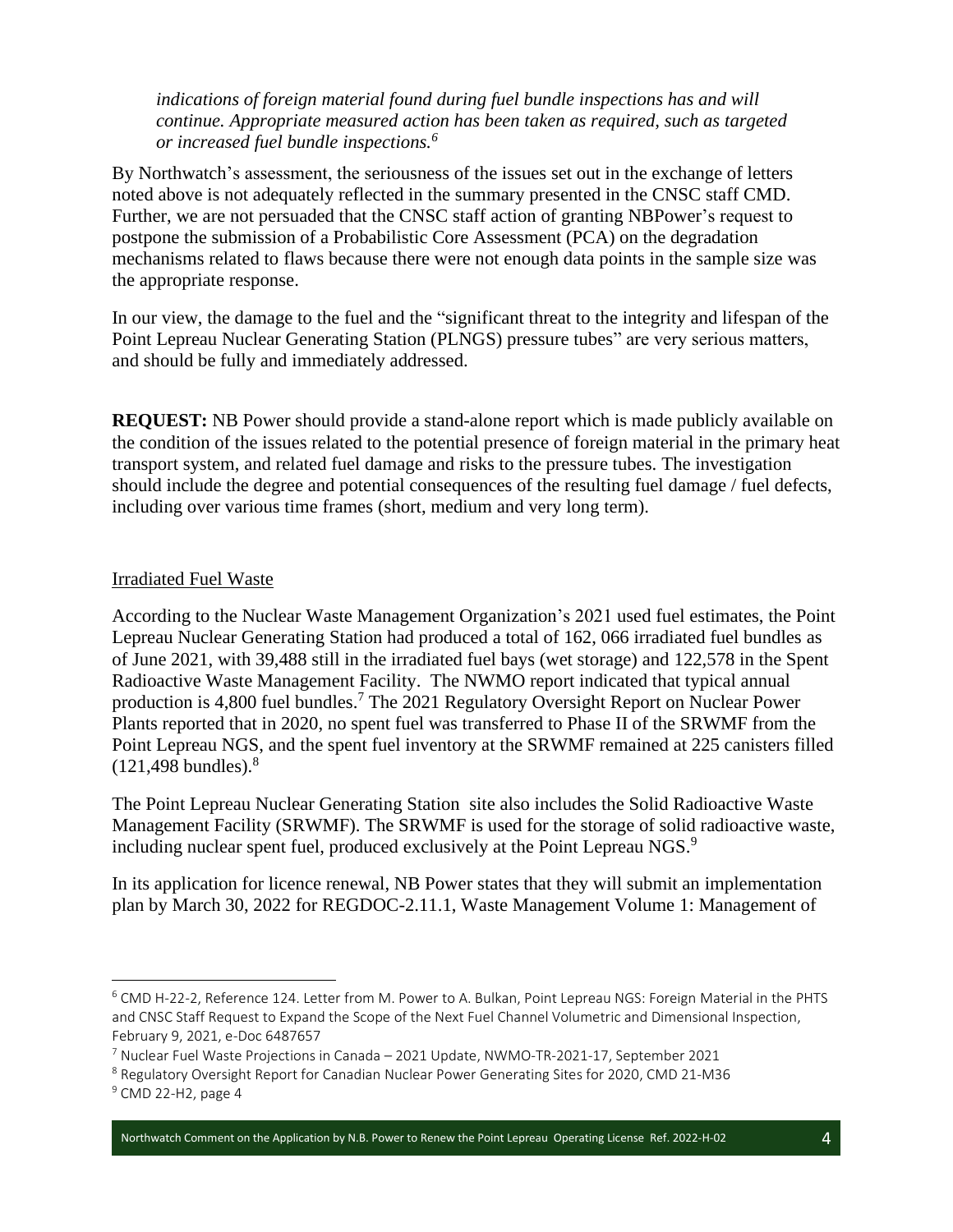Radioactive Waste.<sup>10</sup> Northwatch intends to request this report on March  $30<sup>th</sup>$ , and may provide supplementary comments after considering the report content.

In our review of the license application, the CNCS staff and NB Power submissions and several supporting documents we found very little information about the status of the irradiated fuel bays, the aging management systems in place for the irradiated fuel bay, or the function and performance of the irradiated fuel bays. We did request several references cited in the CNSC staff CMD which we had expected to provide additional information, but were provided with only the cover letters, and not the actual reports. We have resubmitted our request, specifying that our request includes the related report being referenced in the cover letter, and may provide supplementary comments after considering those reports.

Nowhere in the CNSC staff or licensee CMDs or in the NB Power application is there a description or even statement of the long term management strategy for irradiated fuel waste, although there is a reference to the Nuclear Waste Management Organization having provided cost estimated for the Financial guarantee calculations.

The prelimininary decommissioning plan provides a very general description:

*Handling of irradiated fuel will occur twice during the dormancy period: first with the offloading from the fuel bay into the canisters and ending seven years following plant shutdown; and, second, with the transfer of the fuel to shipping casks for removal from the Point Lepreau Site. Plant personnel are envisioned to perform all required tasks in both instances. The shipment of fuel to a final repository is expected to be complete by the end of 2067.<sup>11</sup>*

This general reference and assumed reliance on the Nuclear Waste Management Organization's intended deep geological repository raises multiple issues, including the failure by New Brunswick Power to provide even a brief description of how they will achieve the transfer of aging (and potentially damaged) irradiate fuel from its current storage system to the transportation containers, and the potential for failure by the NWMO to actually site, design, construct and operate a deep geological repository for all of Canada's high level nuclear waste, including New Brunswick Power's waste.

As has been clearly stated by the Nuclear Waste Management Organization, it is the responsibility of each operator to develop the method and technology to transfer the irradiated fuel from dry or wet storage at the reactor station (the majority will be in dry storage) into transportation containers for the presumed transfer off-site.

When describing the transportation system, NWMO makes clear that it is a "gate-to-gate" system, and it is the operator's responsibility to prepare their waste to exit through their gate:

*At each interim storage facility, the waste owner is responsible for the retrieval of used fuel from storage, preparing and loading the transportation package with used fuel, and loading and securing the transportation package onto the conveyance.* 

<sup>10</sup> CMD 22-H2, page 96

<sup>&</sup>lt;sup>11</sup> Point Lepreau Generating Station Document N29-1771-002, Rev. 1 Preliminary Decommissioning Plan Section 6, Page 5 of 14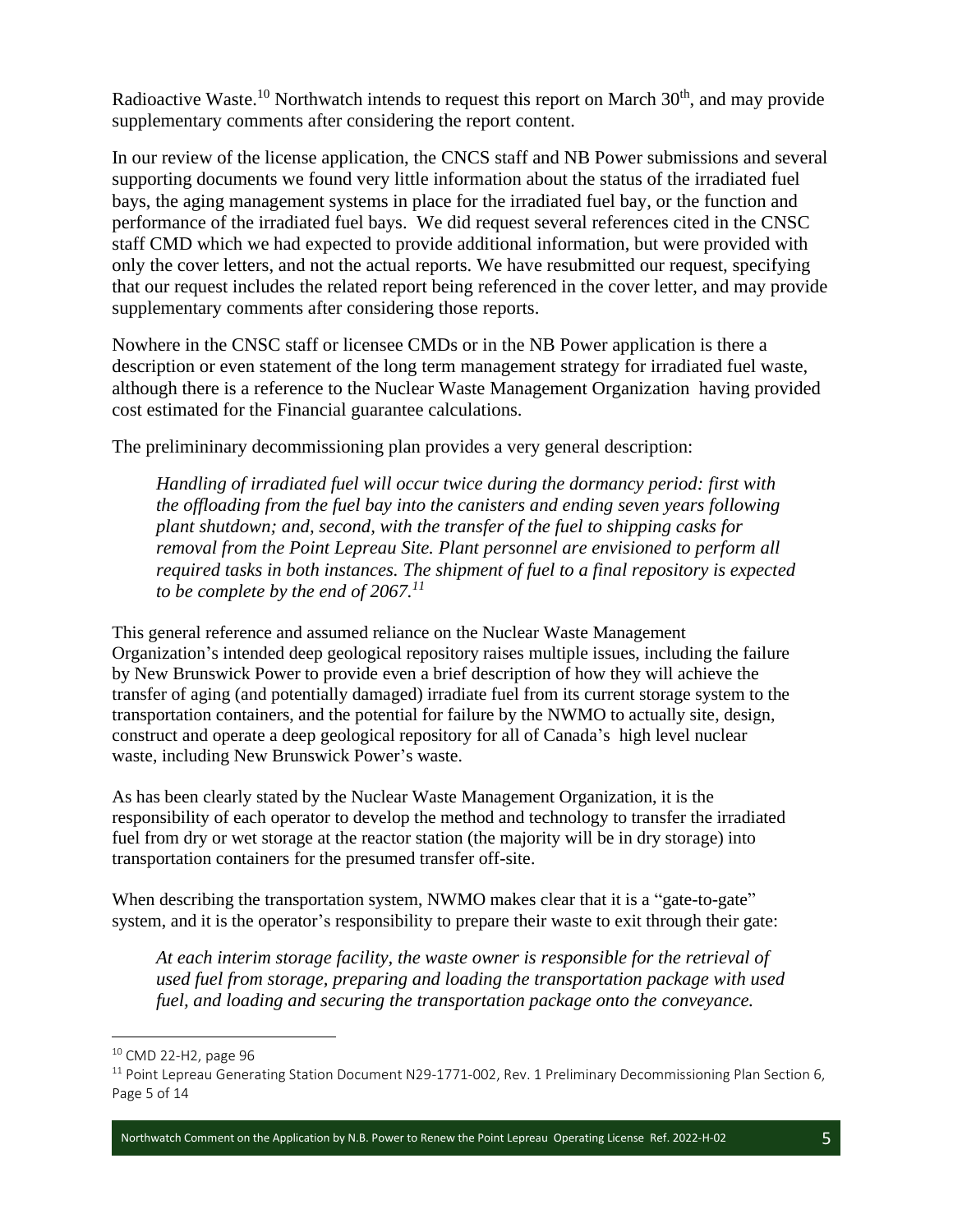*Therefore, the conveyance (with secured transportation package) is prepared and ready for transport.*

*As a result, transportation infrastructure, facility infrastructure, equipment for transportation package and conveyance loading, at the storage facilities are excluded from this report. At the DGR facility, this work is assumed to conclude upon arrival of the loaded shipment. Hence the term 'gate-to-gate' appropriately describes these limits. As the transportation packages are reusable, the same limits apply for empty return shipments.<sup>12</sup>*

Since the NWMO's intended package for non-Ontario Power Generation wastes is still in the concept design stage, Northwatch acknowledges that there are some challenges for New Brunswick Power in proceeding with their responsibilities as the waste owner, but at minimum the licensee should be setting out a timeline for how and when they are going to meet this technical challenge.

The second area of uncertainty for the waste owners relates to the DGR itself. Now twenty years into their exercise to develop and site a deep geological repository for all of Canada's high level radioactive waste the NWMO is facing a number of challenges, and there are some indications that their timeline may have to be adjusted again. A central uncertainty is with respect to their ability to produce an "informed and willing community" to which they can legitimately assign the label of "host" to their proposed deep geological repository.

As with other nuclear power plant operators, New Brunswick Power's assumption of off-site transfer relies on the perpetuation of the illusion that a convincing technical case has been made for geological disposal, and the ability of a geological repository – even as part of a multi-barrier approach – to effectively isolate and contain the wastes for a sufficient period of time.

In point of fact, there is currently no operating geological repository for used fuel, and for more than 40 years several countries have been depicting themselves at various times as being on the brink of operating a geological repository for used fuel, and yet none have, despite decades of effort and extremely large sums of public funding. Canada, for one, is now further away from "opening day" of a geological repository than the nuclear industry considered it to be twenty years ago. The U.S. equally so.

As outlined in several international reports, there are a host of technical deficiencies of the geological disposal concept, and numerous unresolved technical issues, including the longevity of the containers, the availability of rock formations of the size and quality required, and the reliability of all of the computer predictions being made, to name a few.

In addition to not having made the technical case for the geological "disposal" of used nuclear fuel, neither the federal government or the nuclear industry have convincingly made the social case for geological disposal.

This was a matter of great significance during the 10 year federal review of Atomic Energy of Canada Limited's geological disposal concept. In the end, the Panel concluded that broad public support was necessary in Canada to ensure the acceptability of a concept for managing nuclear

Northwatch Comment on the Application by N.B. Power to Renew the Point Lepreau Operating License Ref. 2022-H-02 6

<sup>&</sup>lt;sup>12</sup> Deep Geological Repository Transportation System Conceptual Design Report Crystalline / Sedimentary Rock APM-REP-00440-0209 R001, September 2021, AECOM for NWMO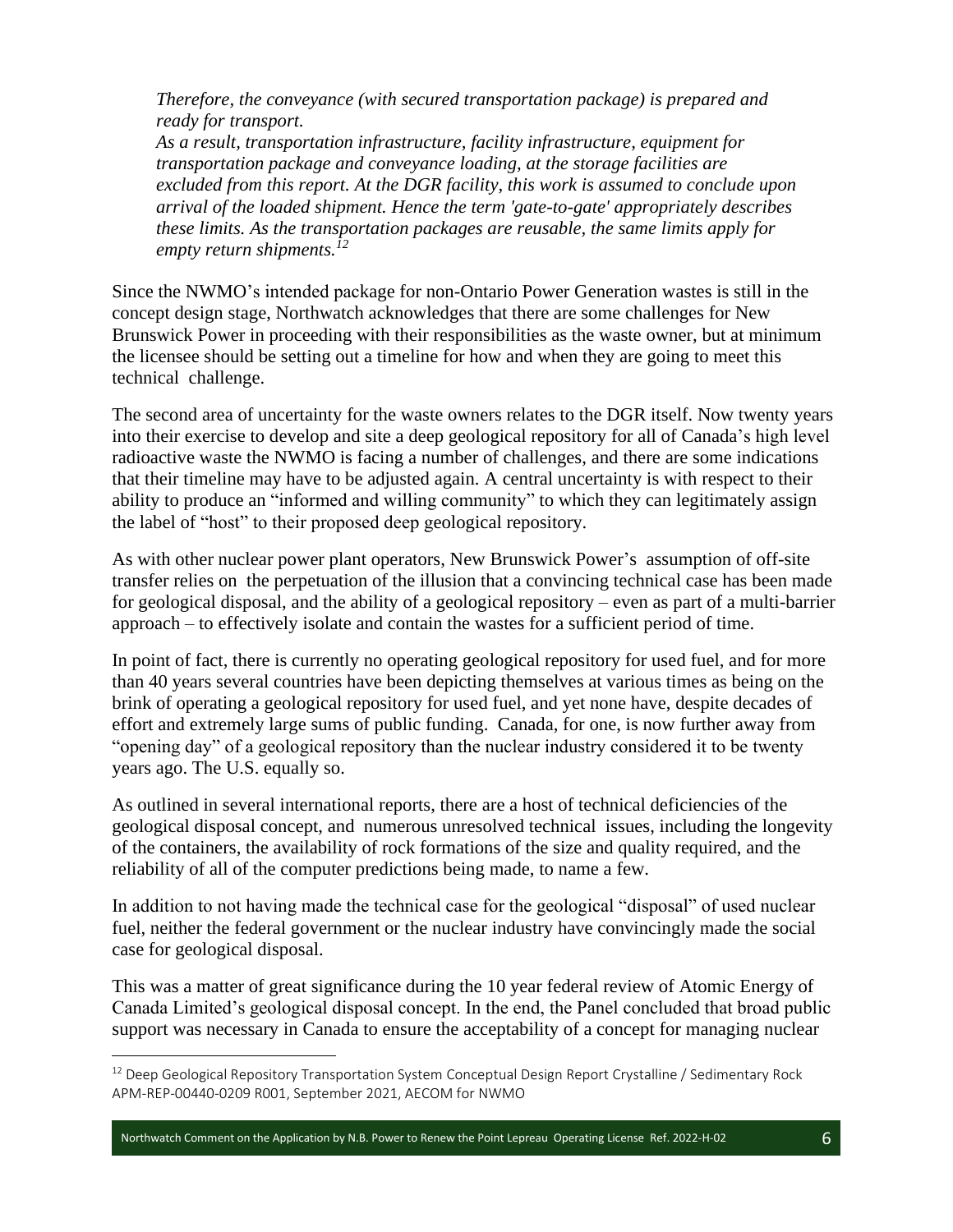fuel wastes and that the AECL concept for deep geological disposal had not been demonstrated to have broad public support, and the concept did not have the required level of acceptability to be adopted as Canada's approach for managing nuclear fuel wastes.

In Canada, there are many indications that social acceptability will continue to elude nuclear fuel waste repository proponents, as has been the subject of several academic papers. While the NWMO is currently engaged in a siting process through which they intend to contract a community to become the recipient of geological repository for nuclear fuel waste – in the case of the Revell Lake area in northwestern Ontario the NWMO intent appears to be to contract a municipality to accept a geological repository in an area that is distant to the municipality and considerable distance outside their municipal boundaries - the process is still in the preliminary stages (Step 3 of 9) and the outcomes are wholly unknown. To rely on such a conceptual notion as the NWMO's "Adaptive Phased Management" approach for the long term management of the nuclear fuel wastes currently in "storage" at Point Lepreau is equivalent to saying that there is no plan, simply an idea, or  $-$  at best  $-$  a plan to have a plan.

Given the uncertainties with the NWMO option, the Commission must direct CNL to develop realistic long term alternatives for the management and isolation of high level radioactive waste.

While the storage / containments requirements extend out into perpetuity, a realistic alternative that New Brunswick Power should be directed to consider is extended on-site storage.

Increasingly, discussion both in North America and internationally is shifting to an examination of options related to extending on-site storage of nuclear fuel waste into the long or very long term, for periods ranging from 100 to 300 years. The precise location of the waste management facility within the nuclear generating station boundaries may not be the most appropriate for extended storage that may reasonably be expected to be in place for 100 to 300 years. This will be particularly evident in light of the features of robust storage.

Three features make spent fuel storage more secure, in terms of potential security threats:

- Wastes are placed in a condition where it is passively safe, i.e. it does not rely on electrical power, cooling water or active ongoing maintenance
- The facility is "hardened", through layers of concrete, steel, gravel or other materials being placed – in various combinations – above and around the irradiated fuel waste
- The fuel wastes are dispersed, with the fuel spread more uniformly across the site rather than concentrated in a single area

The feature of passive safety is key in making the waste more secure from human or operational error or natural events. In some situations and designs, dispersal can also be advantageous in keeping the waste secure from human or operational error of natural events.

Inarguably, there are benefits to taking a planned approach to extending on site storage, rather than simply have "short term" or "interim" storage extend over the long term simply due to program failure.

**REQUEST**: Direct New Brunswick Power to develop as an alternative a plan for extended onsite storage of the irradiated fuel; this alternative should be developed as alternative to off-site shipments, and should include comparative costs and benefits (environmental, social and fiscal) of on-site versus off-site, which incorporate transportation impacts.

Northwatch Comment on the Application by N.B. Power to Renew the Point Lepreau Operating License Ref. 2022-H-02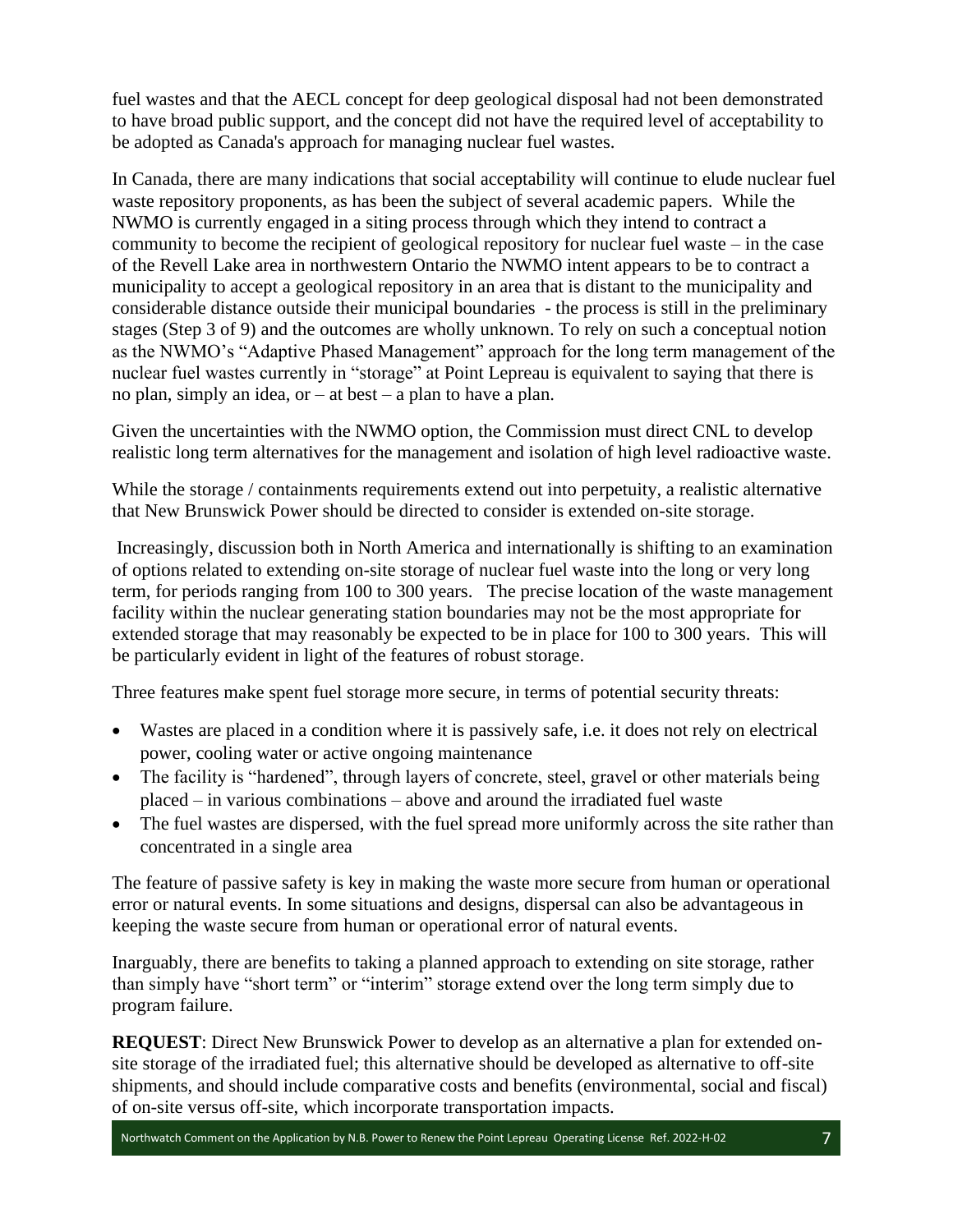# **Additional Issues**

### License Term

New Brunswick Power has requested an unprecedented 25-year license term. CNSC staff indicated that they have reviewed NB Power's request for a 25-year licence term and determined that the period requested "was not adequately substantiated" but then go on to recommend an also-not-adequately-substantiated license term of 20 years.<sup>13</sup> CNSC staff's review concludes that NB Power's a license term of 20 years "is more closely aligned with end-of-life decisions since the post-refurbishment life extension of the plant is approximately 25-30 years".

We would agree that a 20 year term aligns more closely with end-of-life decisions than a 25 year term, but wholly disagree that an estimation of end-of-life is the appropriate determinant for license term.

License terms should be set at intervals appropriate to a) the Commission providing oversight and exercising their decision-making authority, b) public participation and Indigenous engagement, and c) the evolution of the site, site operations, technical developments, and emerging knowledge.

Despite having argued – albeit weakly – for a 20 year term, the CNSC staff CMD sets out several supporting reasons for a five year term, including:

- NPP licensees are required to conduct an ERA every 5 years
- CNSC staff plan to publish an EPR report every 5 years
- NPP license follow reporting requirements that include a 5 year update to the final safety analysis report, a 5-year update to the station security report, an update to the Probabilistic Safety Assessment every 5 years; an update to the Preliminary Decommissioning Plan every 5 years.<sup>14</sup>

The CNSC staff argument that 20 years is the optimum licence term for NB Power to continue operating the Point Lepreau NGS because it is the estimated timeframe where NB Power will have to make a decision on whether to refurbish Point Lepreau NGS or implement end of commercial operations measures is inconsistent with CNSC licensing history, practice and rationale.<sup>15</sup>

**REQUEST:** CNSC renew the license for the Point Lepreau PROL for a period not longer than 5 years.

#### Delegation of Authority

CNSC staff are recommending that the Commission delegate their authority to a CNSC staff member to make decisions on two license conditions:

• LC 3.2 - The licensee shall not restart a reactor after a serious process failure without the prior written approval of the Commission, or the prior written consent of a person authorized by the Commission.

<sup>13</sup> CMD-H22-2

<sup>14</sup> CMD-H22-2, pages 13-17

<sup>15</sup> CMD-H22-2, pages 18-19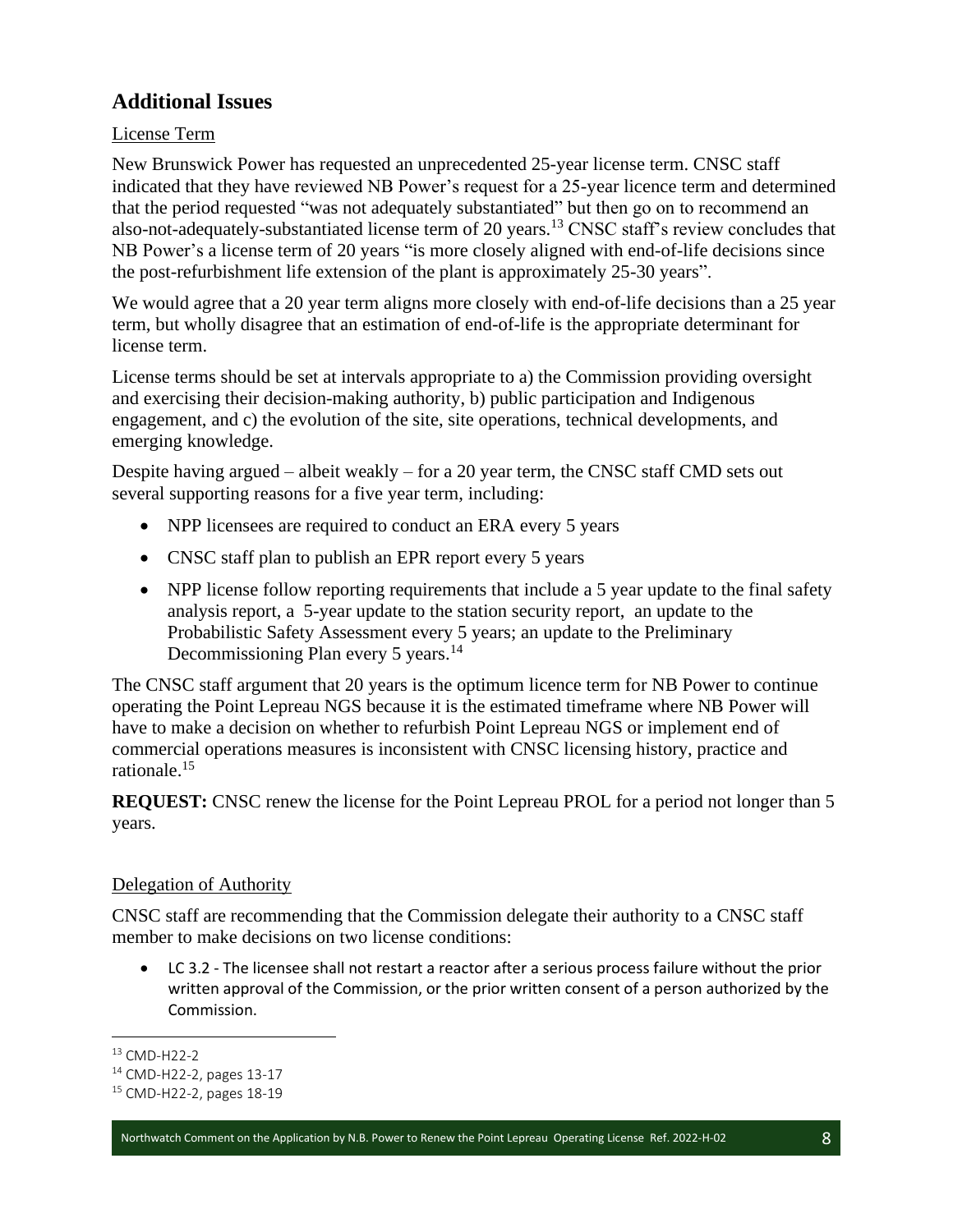• LC 15.2 - The licensee shall obtain written approval of the Commission, or consent of a person authorized by the Commission prior to the start of operations at the Phase II Extension of the SRWMF.

Northwatch's view is that both of these matters should be left in the decision-making domain of the Commission, and should not be delegated to staff.

With respect to the provision of written approval prior to the start of operations at the Phase II Extension of the SRWMF

The environmental assessment for this project commenced in 2001, and an approval was granted in 2004 by the Commission. The rationale for the project was that "the proposed modifications and construction of new structures are needed in order for NB Power to manage radioactive waste resulting from refurbishment activities being considered by NB Power for the Point Lepreau Nuclear Generating Station (NGS)".<sup>16</sup>

The licensee provides very limited information about operations in the Solid Radioactive Waste Management Facility (SRWMF) in their application or Commission Member Document, and no information is provided about the status of this project, beyond a statement that "Preliminary engineering currently underway in terms of the Phase II Extension, which will provide sufficient storage capacity for spent fuel until the end-of-life of the Station"<sup>17</sup>. Note that the stated purpose in the EA summary is to accommodate refurbishment waste while the stated purpose in the CMD is for storage of spent fuel.

**REQUEST:** Insert a hold point into the license conditions and require New Brunswick Power to provide a detailed status report on developments since the 2004 approval of the Phase II extension, all of which should be the subject of a public comment opportunity prior to the Commission making its decision

#### Workers and Dose

The CNSC staff CMD describes dose levels at the Point Lepreau nuclear station in such a way as to create an impression that the overall approach is not one of keeping doses as low as achievable but rather one of keeping them in a range that is acceptable. For example, the CMD describes "dose management tools" as including "administrative dose limits, allowable dose and work planning" to "ensure radiation doses to workers are controlled, monitored and maintained ALARA." While the "reasonable" qualifier in "As Low As Reasonably Achievable" is perhaps going to inevitably be plagued by subjectivity, the presentation of dose in this CMD is particularly troubling.<sup>18</sup>

The CMD has a very accepting tone with respect to worker dose, arguing that the "trend" is "reflective of the work activities at Point Lepreau NGS and are influenced by factors such as the type and scope of the radiological work activities", saying "NEWs at Point Lepreau NGS are exposed to radiation during the completion of routine operations activities and maintenance

<sup>16</sup> https://nuclearsafety.gc.ca/eng/resources/environmental-protection/environmental-assessments/project\_pl.cfm *<sup>17</sup>* CMD 22-H2.1, page 114

<sup>18</sup> CMD-H22-2, pages 66

Northwatch Comment on the Application by N.B. Power to Renew the Point Lepreau Operating License Ref. 2022-H-02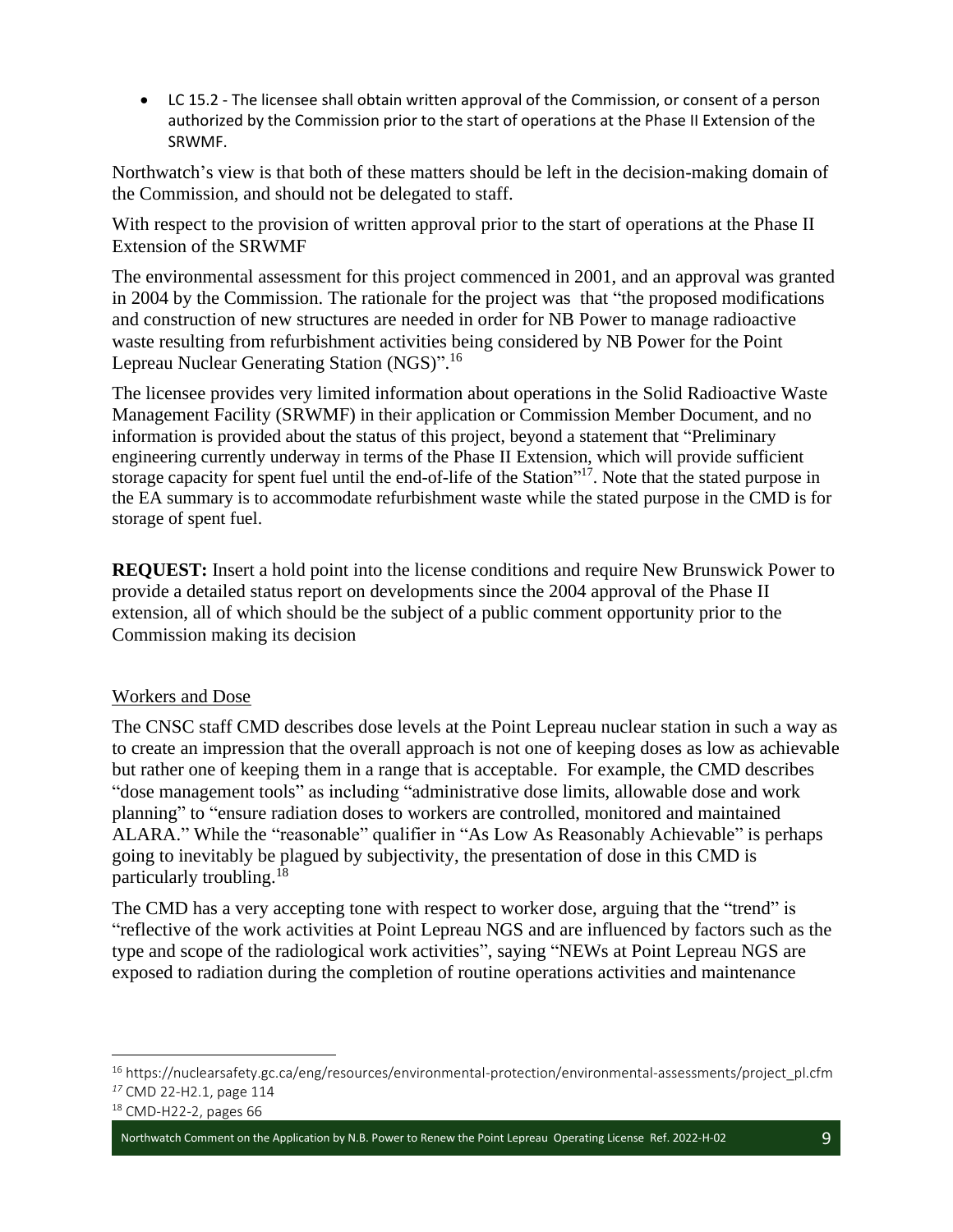when the reactor is operating, as well as activities carried out during planned and unplanned outages."<sup>19</sup>

Equally troubling is the finding of a 2020 inspection by CNSC staff that that approximately 10% of the monitored workers did not provide bioassay samples as per the required schedule. The CMD qualified this failure by nothing that "internal exposure is a small percentage of the total dose to workers" but noting that following the required schedule could affect the timely detection of intakes of radionuclides. The NB Power remedy was to establish a sub-committee; CNSC came to an overall conclusion that they are satisfied with NB Power's efforts over the current licensing period in controlling the effective and equivalent doses to workers at Point Lepreau NGS.

In our view, these are serious matters, and we are concerned that there is not sufficient commitment show to protecting workers. We would remind the Commission of the BIER VII findings that there is no level of exposure to ionizing radiation which does is not accompanied by some increase in the level of risk, despite what administrative levels may have been set.

**REQUEST:** that additional details on worker exposure and exposure sources be provided in Regulatory Oversight Report and Commission Member Documents for future license reviews

**REQUEST:** that dose and exposure levels be presented to include a comparison of exposure levels per worker category, including and for example the comparative levels of exposure for management, supervisors, trades and labourers

#### Releases of Radionuclides to Air

The CNCS staff CMD provides actual data when describing non-radiological air monitoring results, whereas in discussing radiological air monitoring the CMD identifies that air releases are monitored for airborne particulates (gross alpha and gross beta), noble gases, radio-iodines, tritium and carbon-14, but provides no data or actual information about the monitoring results. Instead, it describes ambient gamma radiation as being "slightly lower offsite compared with onsite due to the proximity of SRWMF and reactor building" and then goes on to dismissively state that "the measurements at onsite locations are not significantly different from those at offsite locations, and no adverse effects to relevant human receptors are expected."<sup>20</sup>

This inconsistency in the presentation of monitoring information for non-radiological air monitoring versus radiological air monitoring is problematic. It is problematic for the public because information is being selectively presented, or selectively denied. It is problematic for the Commission because it adds to the public perception radiological risk is not fully accounted for or acknowledged.

**REQUEST:** that radiological monitoring results be included in Commission reporting (for example, releases of radionuclides to air), and that radiological releases be given at least commensurate attention, relative to non-radiological releases.

<sup>19</sup> CMD-H22-2, pages 67

<sup>20</sup> CMD-H22-2, pages 80-81